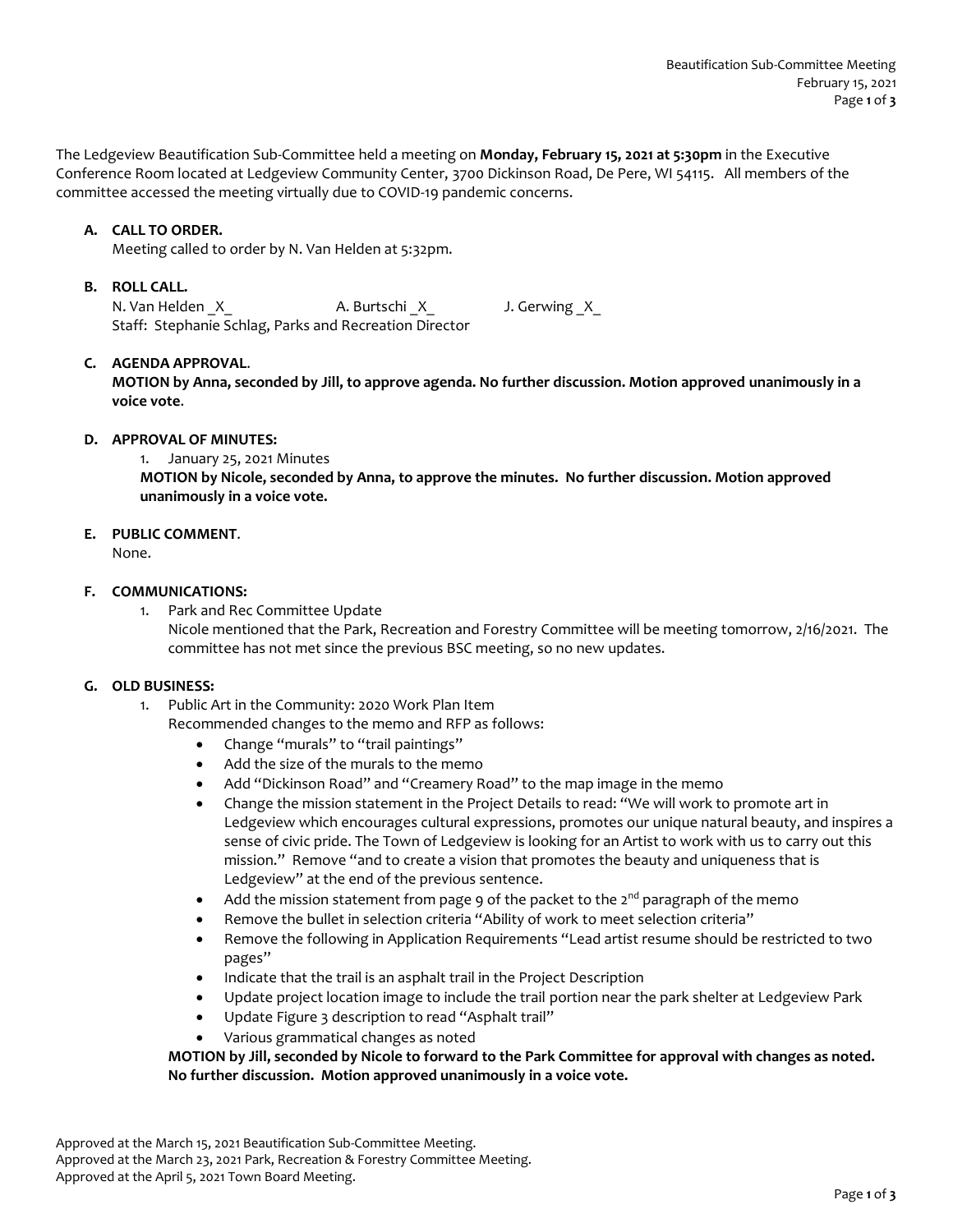Nicole mentioned that we will need to talk about how we engage residents with the process at an upcoming meeting. Steph will add to an upcoming agenda for March or April.

2. Establish 2021 Work Plan

Recommended changes to the 2021 Work Plan as follows: Item 2 to read: "Continuation of Public Land Demarcation Plan" Item 4 to read: "Implement quarterly events to promote community pride and public art in small events:" Item 5 to read: "Elevate Public Art in the Community: Specifically, 4 trail paintings along the East River Trail" **MOTION by Jill, seconded by Nicole to forward to the Park Committee for approval with changes as noted. No further discussion. Motion approved unanimously in a voice vote.**

3. Comments on Updated Banner Design

Anna likes the first 3 the best, would like to see picture of Fonferek Glen in spring to see the water. Does not feel the image of the playground is unique. She likes the pictures, likes the borders, words are ok. They do make sense for the images

Jill rates 2 out of 10. If you are driving quickly you won't be able to tell what they are. No to the bottom two because they need to say "Ledgeview".

Nicole thinks they are pretty, likes them better than the word cloud banners we currently have, likes that "Ledgeview" is on the banner Doesn't think it should be a photo. Could it be artistic?

Jill would like to see an illustration of things---golf course, river, waterfall, animals

Staff asked if the committee would like to do an RFP for banner design for an artist or graphic artist. Committee agrees that would be a good idea. Nicole would like to target high school students. Staff mentioned that it would be open to anyone so if a student wanted to make a proposal they would be welcome to. Staff will bring back an RFP for banner design for the March meeting.

# **H. NEW BUSINESS:**

- 1. Demarcation Plan Update Staff provided a status update of the demarcation plan so far. Nicole asked to tell Public Works crew thank you for great work so far.
- 2. Parcel D-814 Demarcation Plan Recommendation

Staff presented recommended demarcation items for parcel D-814 as follows:

- Ledgestone corner stacks at each property corner and/or change in property line angles.
- Public access signs at each entrance with a parcel image under the Public Access sign
- Parcel D-814 currently is listed as "Ridges of Dollar Creek Greenway" in the approved CORP. Public access signs would mirror the Meadow Ridge Greenway access signs and be called "Ridges of Dollar Creek Greenway"
- Private Property Signs at various locations throughout the parcels

Nicole verified that the parcel section that includes Tranquility Trail would continue to be called Tranquility Trail. Staff confirmed and noted that that portion has already been completed with trail signage **MOTION by Nicole, seconded by Jill to recommend approval by the Park, Recreation and Forestry Committee the demarcation of D-814 as listed. No further discussion. Motion approved unanimously in a voice vote.**

3. Stormwater Pond Demarcation Recommendation

Staff presented recommended demarcation of parcels that have stormwater ponds with public access as follows:

- Ledgestone corner stacks at each property corner and/or change in property line angles.
- Public access signs at each entrance with a parcel image under the Public Access sign
- Private Property Signs at various locations throughout the parcels